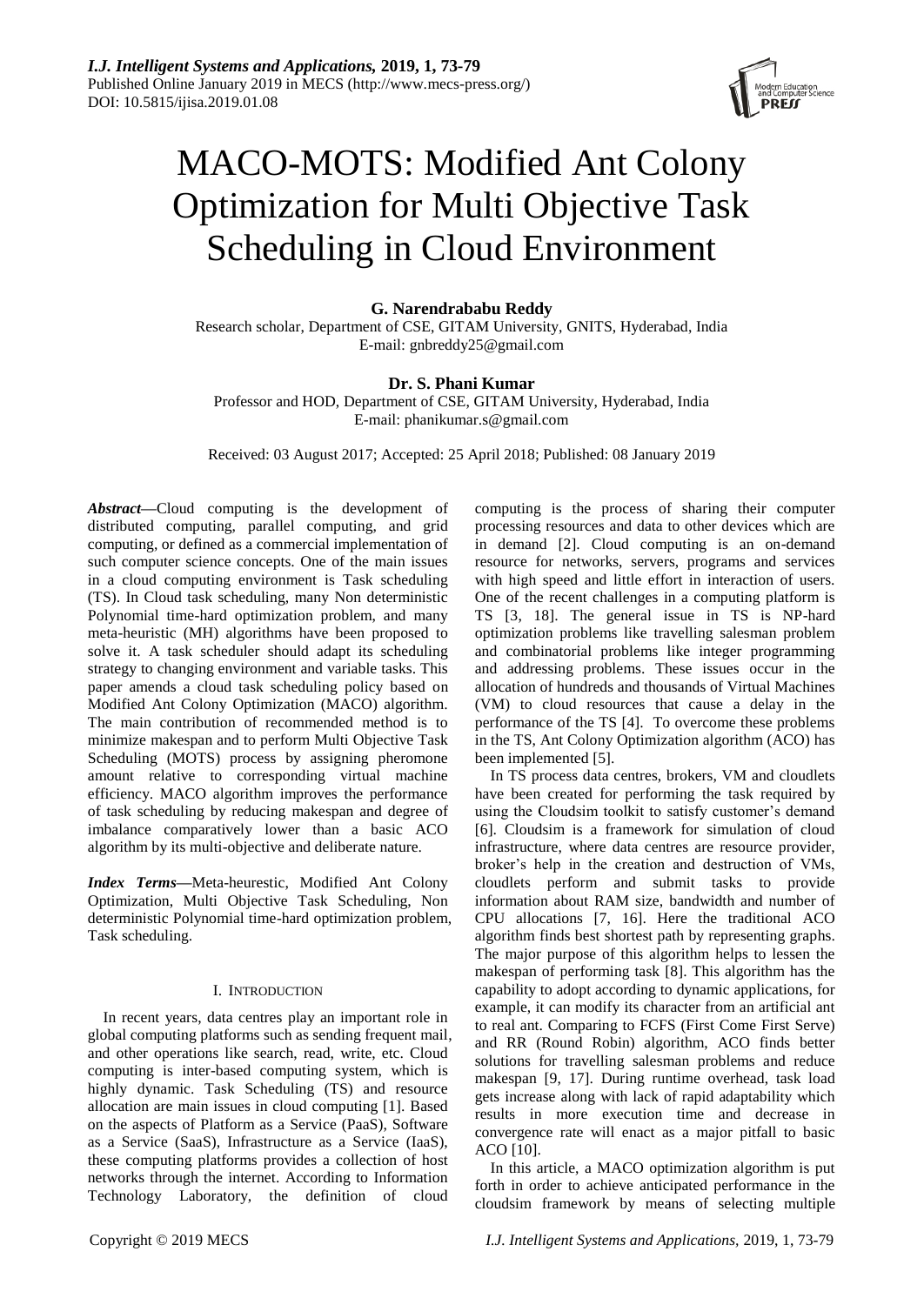processors, reducing makespan and high convergence speed in minimum time. MACO focuses on deliberate nature of assigning pheromones to virtual machines according to its corresponding efficiency and in assigning of tasks based on processing speed, makespan, bandwidth etc. Hence, a cloudsim system can be able to perform humongous load of tasks with greater efficiency.

This paper is composed as follows. Section II describes various methodologies employed in ACO algorithm to enhance its effective functionality. The modified ACO algorithm with its standard structure and workflow along with its fundamental functions and specific modifications are given in Section III. Section IV presents results and experimental setup, which shows comparison study between ACO and Modified ACO. Conclusion with future work is represented in Section V.

#### II. RELATED WORKS

H. Cui, Y. Li, X. Liu, N. Ansari, and Y. Liu [11] presented a multi objective model with constraints for tackling the TS issue in cloud computing. The multiobjective model takes task processing mode of cloud system into account, and illustrates scheduling performance in terms of makespan, flow time and reliability by using Queuing theory and Markov process. Proposed method of Genetic Algorithm-based Chaotic Ant Swarm (GA-CAS) algorithm, in which four operators and natural selection are applied to solve this embarrassed multi-objective optimization problem. But issue involved in such method is design of operator cost is bit high and complex, that leads to lack of balance in load to processors.

H. He, G. Xu, S. Pang, and Z. Zhao [12] presented PSO based Adaptive Multi Objective Task Scheduling (AMTS) Strategy. Objective of advanced strategy is maximizing the resource utilization minimizes the task completion time, energy consumption and average cost. To retain particle diversity, the adaptive acceleration coefficient was implemented to show improved results of PSO algorithm achieve quasi-optimal solutions for cloud TS problem, but the algorithm cost was slightly higher is a typical pitfall to AMTS strategy.

C.W. Tsai, W.C. Huang, M.H. Chiang, M.C. Chiang, andC.S. Yang [13] presented hyper heuristic scheduling algorithm (HHSA) to find superior scheduling solutions for cloud computing systems. Diversity recognition and development discovery operators are utilized by HHSA to dynamically conclude that which primary level is to be employed in searching superior candidate results. Results illustrate that proposed algorithm can be realistic to different cloud computing system that moderates makespan of TS combined with other scheduling algorithms estimated on both CloudSim and Hadoop. Some of the drawbacks in this methodology are to find a candidate solution for high level heuristic which is not possible. Moreover, it requires effective operators to achieve a better performance.

L. Zuo, L. Shu, S. Dong, C. Zhu, and T. Hara [14] have presented the multi objective optimization (MOO) algorithm to handle TS issues and requirements of biodiversity in cloud computing. Author introduces resource cost model, which was mirroring the link between users' resource costs and budget costs. Depends on this model multi objective optimization scheduling method was proposed. Their method presented better performance with regards to the parameters like makespan, cost, deadline violation rate, resource utilization. Experimental results showed that MOO method recovered only half percent in finest case development, which is not efficient at all in cloudsim environment.

S.K. Panda, and P.K. Jana [15] presented the four sorts of TS calculations such as Cloud Z-Score Normalization (CZSN), Cloud Decimal Scaling Normalization (CDN), Cloud Distribution Scaling Normalization (CDSN) and Cloud Nearest Radix Scaling Normalization (CNRSN) for heterogeneous multi cloud condition. Initial two calculations depend on conventional standardization systems, particularly z-score and decimal scaling and following two calculations depend on two recently arranged standardization procedures, such as distribution scaling and nearest radix scaling. The critical issue is proposed a method that is estimated through simulation by determining makespan and average cloud utilization but not consider the task execution which is necessary to manipulate efficiency of Cloudsim architecture.

In this article, a proposed MACO algorithm helps to decrease makespan significantly in order to resolve the above mentioned drawbacks.

#### III. PROBLEM DEFINITION

The scheduling issue refers to decrease the overall execution time of a set of tasks and balancing the workload. Moreover, inside the cloudsim, multiprocessor scheduling maps a set of tasks to the number of processors in order to minimize the execution time. Major problems with task scheduling are makespan and the degree of imbalance. The current paper focuses on these two problems.

# IV. TASK SCHEDULING ALGORITHM BASED ON MODIFIED ANT COLONY OPTIMIZATION IN CLOUDSIM

The TS method creates a highly ordered scheduling mechanism for the cloud network in order to optimize the use of resources available in the network. The cloudlets are assigned to every VM according to their respective allocation policy. Then the cloudlets wait for a processor with more cost, span and some processors sit idle in some VMs. These will increase both the manipulation cost and makespan. These are very critical in the case of processing the huge amount of data. So, in this paper MACO algorithm is employed to reduce the makespan in TS. The MOTS process is utilized to reduce the makespan and balance the entire system workload and this helps to handle both the parameter without affecting one another without collapsing fundamental structures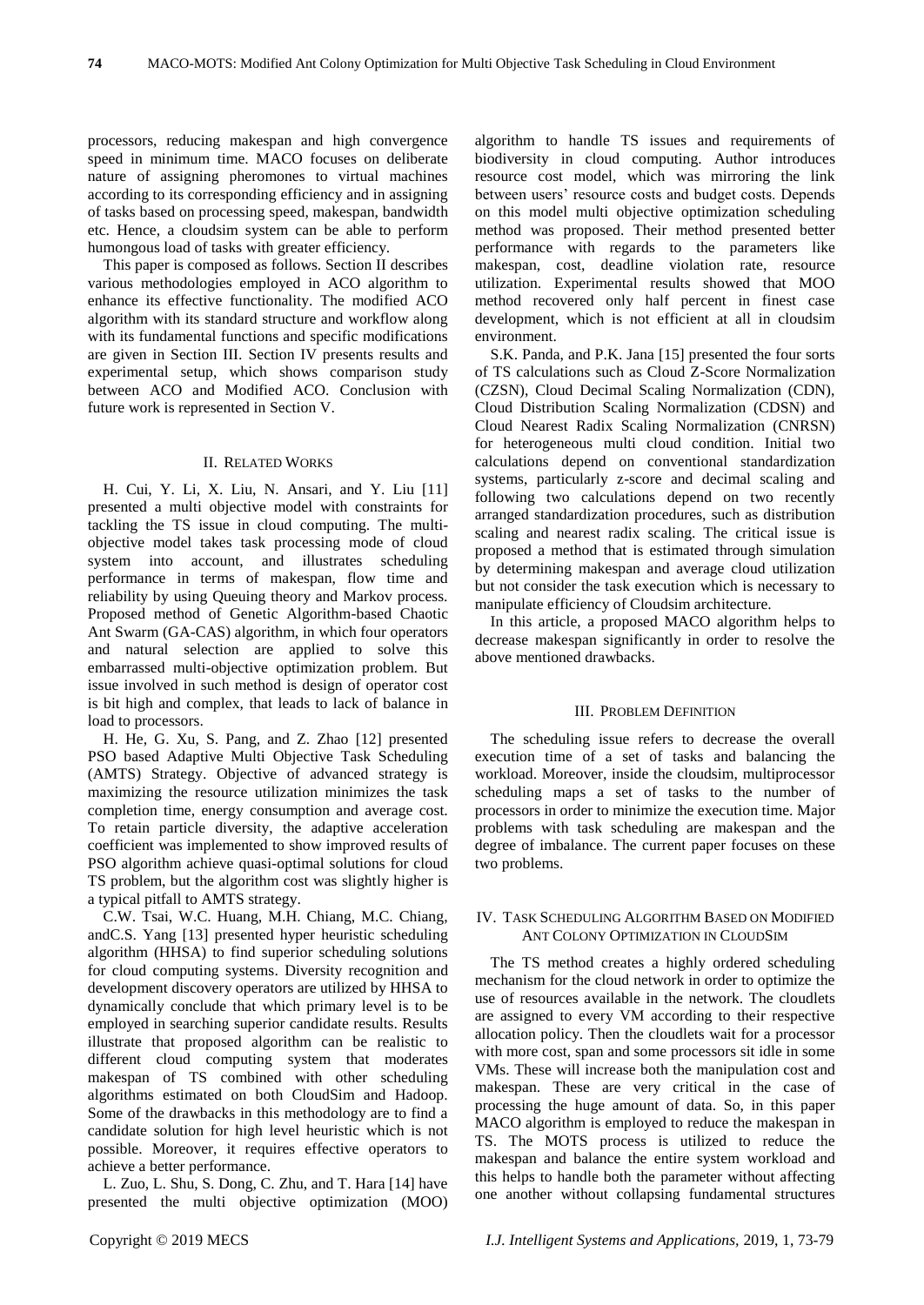and efficient task scheduling routine of cloudsim structure.

#### *A. Cloudsim Structure of Task Scheduling*

The CloudSim allows simulation of modeling like IaaS, PaaS and SaaS, which offer basic components like Hosts, VMs, and applications. These models provide the different services. CloudSim provides an extensible modeling framework and seamless simulation platform with a greater application performance. CloudSim enrols itself as a library for modeling typical cloud computing scenarios and support whole virtual framework and endorse an effective computing platform. It offers many essential classes that define by computable shared resources, data centres that hold them, hosts are present in data centres and each and every host comprised of a set of virtual machine to process their corresponding activities or scheduled tasks. Mainly VMs have two methods like allocation and scheduling. By using allocation and scheduling factor, one can emphasize a new strategy that governs the use of the cloud. VM efficiently frames the TS algorithm and load balancing algorithm. These algorithms optimize the makespan and balance the workload of the entire system. The Fig.1 represents the cloudsim structure of TS as shown below which includes:



Fig.1. CloudSim Structure of TS.

*Provinces:* It similar locations in terms of geography where the cloud could serve its customers, provision shared data to them, by means of analytics in cloud computing. This province (region) includes all other elements of Cloudsim structure.

*Datacenters:* It resembles framework services offered by a variety of services in Provisional's of cloud and also comprises of a collection of computable servers or hosts. It shall be either homogeneous or heterogeneous depends upon the character of the individual data centre. It comprises of all data about host, user, VM and every individual task.

*User:* It simulates a set of users normally taken as a single component at the run time of the simulation and its duties is to cause traffic to modeling.

*Hosts:* It simulates physically present components in the real time environment for example storage devices and computers.

*Virtual Machine:* It resembles a real time machine or computer which processes the task in order to produce desired output. The method of processing and its data regarding task are all taken from Data centre.

*VM Allocation Policy:* It simulates allocation algorithm for every individual VM to be allocated on the host will be depending on this policy.

*VM scheduler:* It simulates the type of scheduling policy to be followed by the system, it may be either space shared or time shared policy to provision processor to every individual VM.

*Cloudlet:* It models the cloud-based application services and it's a new architectural element that extends cloud computing infrastructure. The main purpose of the cloudlet is supporting resource intensive and interactive mobile applications by providing powerful computing resources to mobile devices with lower latency.

*Broker:* Broker determines the selection of data center from which the service is to be provisioned in response to which the user request and it enacts itself as a mediator between all other components in the toolkit.

Scheduling the workflow of tasks efficiently becomes a challenging issue in the Cloud Computing environment, because the scheduling decides performance of the applications. ACO algorithm is employed to solve the scheduling problem. The ACO algorithm helps to find the optimal resource allocation for tasks in cloud system and also helps to minimize the makespan of tasks in the entire system.

# *B. Work Flow of Scheduling Model*

In this model represents the basic structure of a set of task workflow and the set of nodes  $\{T_0, T_1, T_2, \ldots, T_n\}$ represents the workflow of tasks. The set of edges  $E = \left\{ (T_i, T_j) | T_i, T_j \in T \right\}$  represents precedence constraints between two tasks in the workflow. If task  $T_i$  has a directed edge pointing to task  $T_j$ ,  $T_i$  is called the parent task of  $T_i$  and  $T_j$  is the child task of  $T_i$ . The Fig. 2 contains ten tasks to be processed and these tasks are labelled from T0 to T9. Here, each task is equally distributed to the processor so, the cloud computing system easily achieves the load balancing in the entire system.



Fig.2. Work flow of Task model.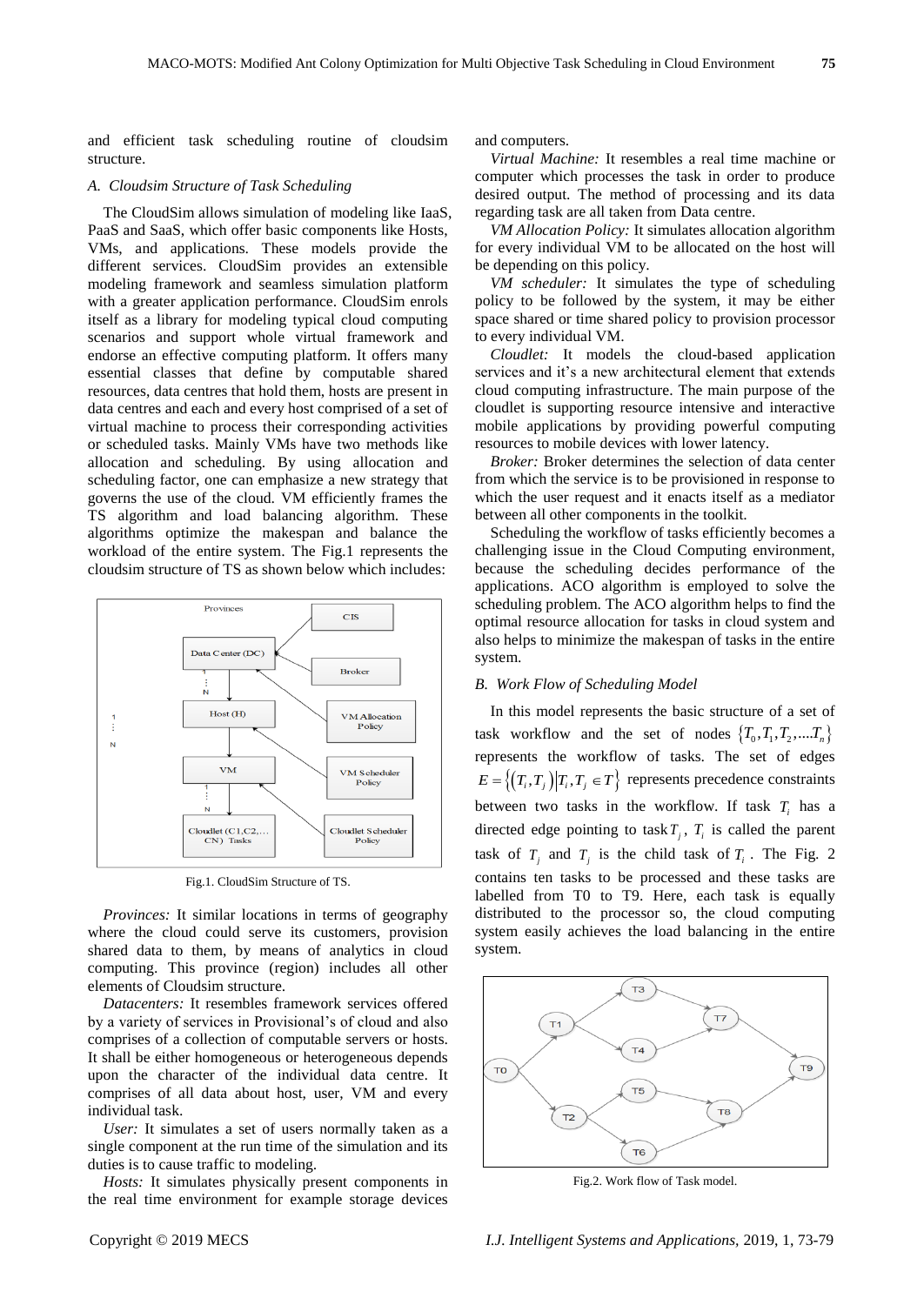In workflow of cloudsim the major issue to be faced is the selection of VM to every individual task in an efficient manner which considers about processing capability of every individual processor and also about processor status whether it is idle or not to resolve these challenges ACO had been coined.

# *C. Ant Colony Optimization algorithms*

In ACO scheme ants are initially placed at all VMs randomly and then they are initialized with a level of pheromone according to MIPS, bandwidth and a number of processors according to their initial VM. Then ants are allowed to move from one VM to another randomly by a process called the selection of the next VM. In this process, ants are not selected their next VM according to other trails or global pheromone. Ant will always follow, initial stage selects VM randomly, then comparing with the predefined probability, if it goes more than that random VM or it goes to another VM. With the help of Tabu table history, the ant will check whether the VMs are visited or not.

In case VMs are already visited means repeat the selection process otherwise visit that selected VM and marked it has in the Tabu table.

The probability of an ant for choosing next VM can be given as follows.

$$
P_{\nu}(VM) = \frac{[\tau_{\nu}(t)]^{\alpha} \cdot [\eta_{\nu}]}{\sum_{s \in allowed} [\tau_{\nu}(t)]^{\alpha} \cdot [\eta_{\nu}]} \frac{\beta}{\beta}
$$
 (1)

Where

 $P_{\nu}(VM)$   $\rightarrow$  Probability to choose another VM by an ant;

 $\tau_{ij}(t)$   $\rightarrow$  Pheromone amount deposited between VMs at indices i and j;

 $\eta_{ij}$   $\rightarrow$  Visibility for heuristic algorithm found by its calculation which expresses execution time and processing speed of VM;

Parameters  $\alpha$ ,  $\beta$  provides a description about the relative pheromone deposit and visibility of other pheromones respectively.

Earlier research works have attempted to formulate a new kind of ACO method based on finding even optimized ways of working with bandwidth and traffic, but all of the existing left out of the initial state of idle processors. Also, those are not concern about the proper feeding of tasks to each and every processor on VM to avoid overloading. These are all the aims drawn up for a proposed method, to solve instead of looking upon a cluster of processors as VM, it will try to optimize for each and every single processor inside every VM. A proposed method will perform ACO optimization for all processors in VMs based on their capability of every individual processor and store it up as an optimized list by ACO optimization. The advanced algorithm also focuses the multi objective task; it will balance the multiple metrics.

#### *D. Modified Ant Colony Optimization algorithm*

In this paper, the main objective of the proposed algorithm is to improve the efficiency of TS, reduction of make span and also balances the multi objective tasks. Initially, all ants are presented on processors randomly. Then, all the ants provide pheromone, depending on pheromone values ants are allowed to move. An ant places pheromone in a processor according to its processing speed, the amount of traffic to reach, the number of processors present in that processor and all. Then it registers that VM on its tour history similarly all ants tend to move in a similar way. By this proposed method developer can feed the number of tasks to the more processing VM and less number to slow processing VM. Thus developer need not worry about utilization of resources by the framework and left alone of some best working processors in their VM.

The pseudo code for the proposed scheme is shown below:

*Algorithm: Modified Ant Colony Optimization (MACO)*

Procedure: MACO [A.Vm,k,Cldt]  $k \leftarrow \emptyset; V_m \leftarrow (V_{m1, V_{m2,} \dots, V_{mn}})$  $A \leftarrow Ant_1, Ant_2, \ldots Ant_m$  $clt \leftarrow (clt_1, clt_2, \ldots, clt_n)$  $P \leftarrow$  *Pheremone*  $pr \leftarrow probability$  $B \leftarrow \text{Bro}$  ker  $D \leftarrow$ Datacenter

 $D \leftarrow$  Datacenter<br>cldsim $[V_m, \text{cldt}] \leftarrow \text{cldShedMod}(\text{mips}, \text{numpes}) \leftarrow \text{MACO}[A, K]$ 

- *1. Class cldsim[Vm,cldt]*
- *2. function Main( )*
- *3. Vm=new Vm(vmid,B-*
- *id,mips,numpes,cldShedMod(mips,numpes));*
- *4. end function*
- *5. end class*
- *6. Class cldShedMod [mips,numpes] extends cldShed*
- *7. rcl*←*Rem Cld*
- *8. function CldFin(rcl)*
- *9. getcloudletfinishedlist().add(rcl);*
- *10. end function*
- *11. function updateVmprocessing*
- *12. for rgl*←*cloudlet to Finish*
- *13. getCloudletExelist().remove(rgl);*
- *14. cloudletFinish(rgl)*
- *15. end for*
- *16. end function*
- *17. function cloudletSubmit(cld, filetranstime)*
- *18. for i*←*MACO,k*
- *19. rcl.setMachineAndPeId(H-id,i);*
- *20. end for*
- *21. end function*
- *22. end class*
- *23. class MACO[A,k]*
- *24. A*←*Ant*
- *25. pr*←*Prob(A)*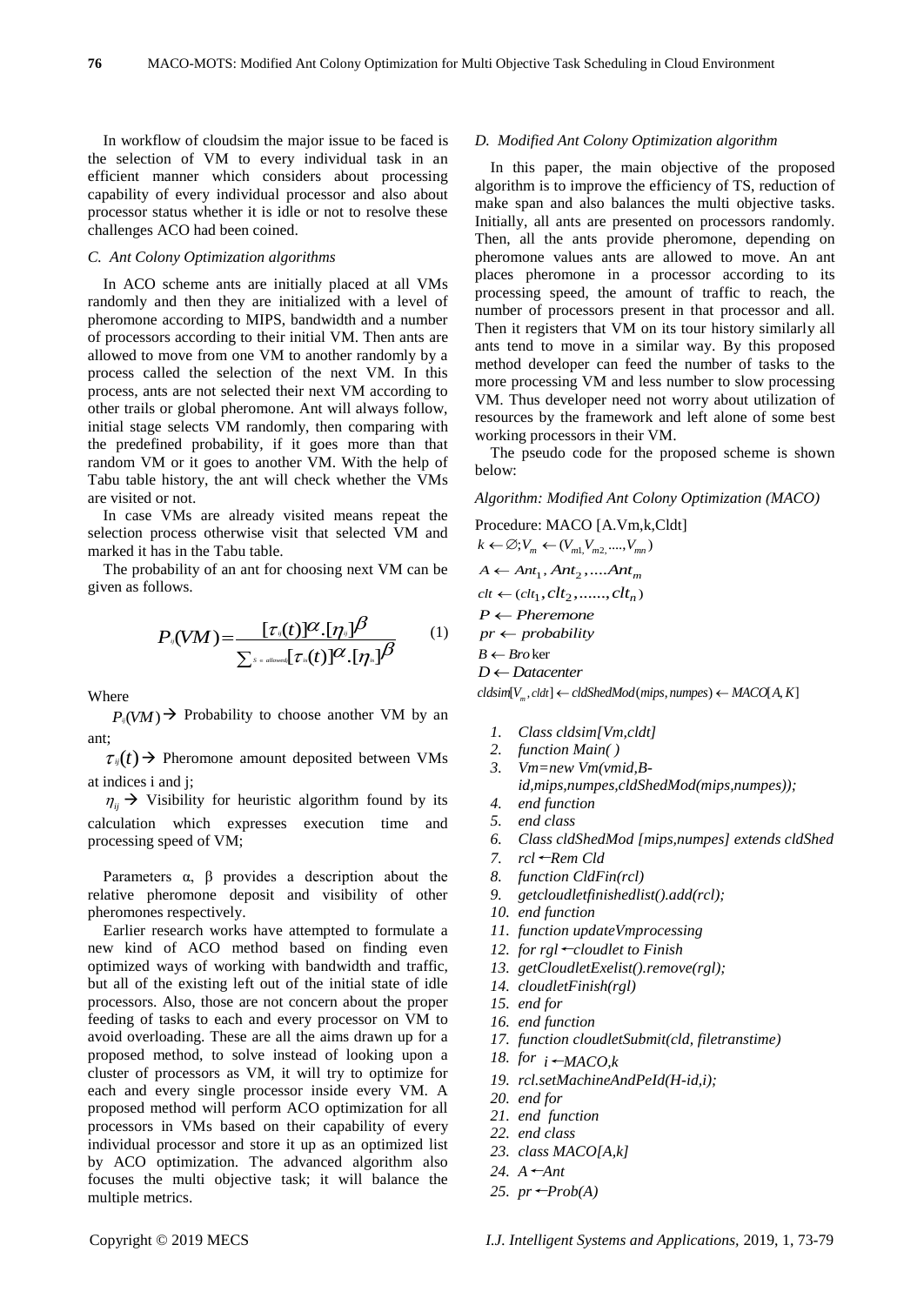*26. functioncomp\_dist() 27. for i*∈*Pelist.size() do 28. for j*∈*Pelist.size() do 29. dist[i][j]= cld.size/pe.Mips; 30. end for 31. end for 32. end function 33. function main() 34. BT*←*BestTour 35. k* ←*index of BT 36. for i*←*BT.length-1 37. for j*←*BT.length-1 38. if(BT[i]>BT[j]) 39. Tmp=k[i]; 40. k[i]=k[j]; 41. k[j]=Tmp; 42. end if 43. end for 44. end for 45. end class*

The proposed scheme can be evaluated in several ways and it can be compared with an ACO scheme in order to know about its performance, efficiency, and better utilization of resources against several existing frameworks some of them are makespan, a number of iterations took to reduce makespan. The MACO process balances the makespan and an entire system load, in balancing the time it does not affect the one parameter to another. It will reduce the makespan as well as balance the system load efficiently. Factors that took influence over the efficiency of a cloudsim process are:

#### *Degree of Imbalance DI :*

In order to reduce overloading of tasks to a processor, and utilization of Bandwidth, RAM, and MIPS in order to reduce traffic for cloudlets. The *DI* is used to measure imbalance among processors to spread workload evenly for every processor,

$$
DI = \frac{T_{\text{max}} - T_{\text{min}}}{T_{\text{avg}}}
$$
 (2)

Where *Tmax* and *Tmin* are highest and shortest time span took for a cloudlet to process in the proposed framework and  $T_{\text{avg}}$  is given as the average time span took by the system to process one cloudlet. Thus, *DI* will interpret the balance of workload among different processors in order of their equally spread working time for the overall task.

# *Execution time (Makespan)*  $T_F$ :

If workload(w) of  $j<sup>th</sup>$  task which is hosted on  $i<sup>th</sup>$ resource of processing capacity  $P_i$  then execution time of  $j<sup>th</sup>$  task is  $\frac{W_i}{g}$ . It is assumed that the execution time is *i p*

proportional to the execution cost. The  $X_{ii}$  indicates the binary variable for the position of the task j and if the task was hosted on the resource i, Hence,

$$
T_E = \left(\frac{w_i}{p_i}\right) X_{ji} \tag{3}
$$

#### V. EXPERIMENTAL RESULT

The proposed algorithm was implemented in Java NetBeans 8.2 version and 32 bit operating system, 8GB RAM. In this paper, MACO achieved reduction of makespan and multi objective TS process. The purpose of MACO is to minimize the makespan and balancing the workload in TS. The proposed algorithm is better compare to the other traditional algorithm such as basic ACO, GA, and PSO. In the following experiments, the basic ACO and MACO algorithm with different iterations, associated with the makespan of 10-100 tasks set.



Fig.3. Number of iterations vs makespan.

The Fig. 3 indicates the number of iterations like 10, 20, up to 100 along the X axis and makespan 0, 1, 2, 3, 4 along the Y axis. The graph represents that the proposed algorithm is better than the basic ACO. It means MACO balance the entire system load perfectly.



Fig.4. Nnumber of tasks vs Makespan.

The Fig.4 indicates the number of tasks like 10 to 100 along X axis and makespan of each task like 100-700 along the Y axis. According to this graph, MACO achieves reduction of makespan better than ACO.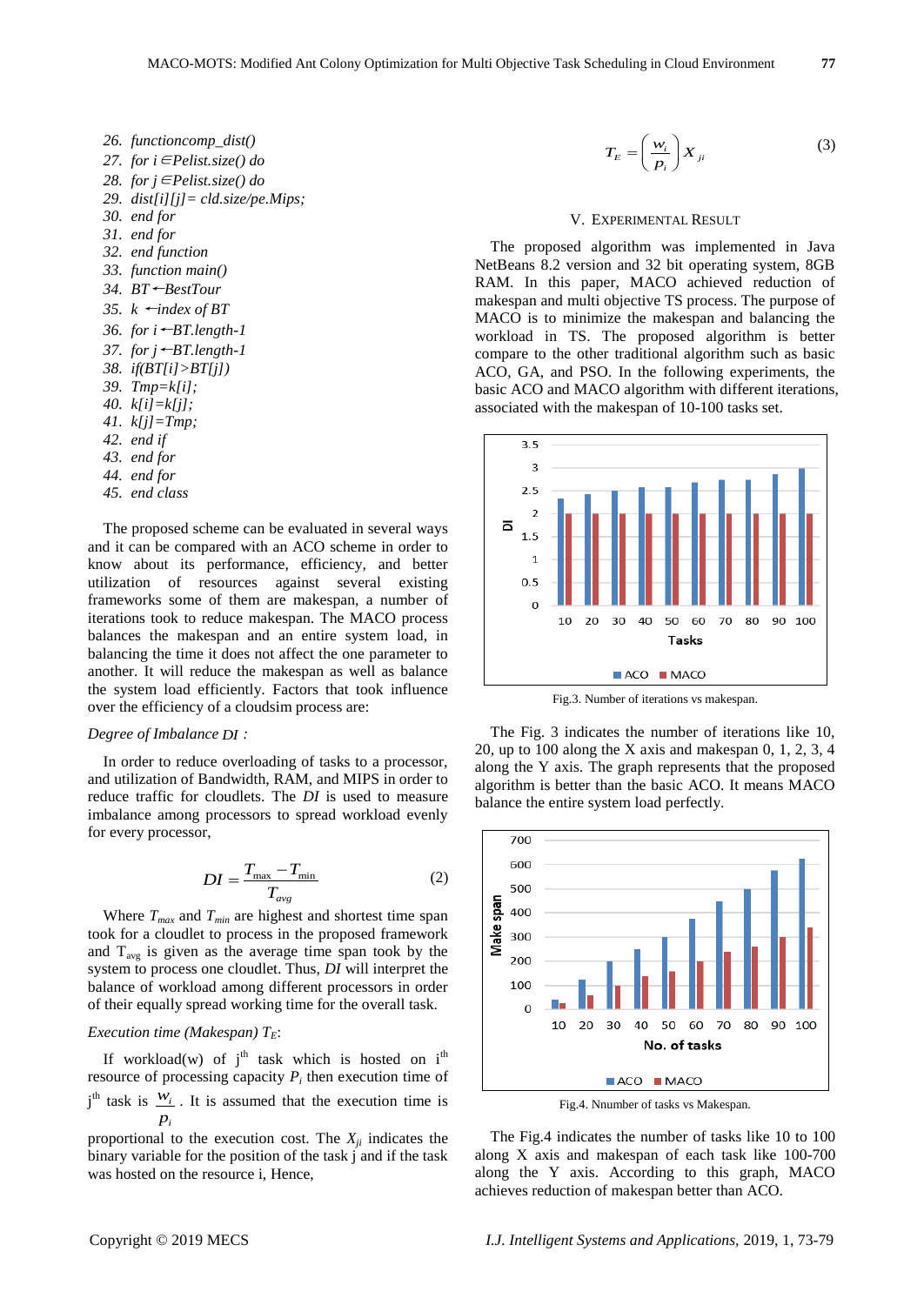

Fig.5. Number of Iterations vs Makespan.

Fig.5 represents the number iterations like 10-50 along the X axis and makespan along the Y axis. The graph indicates that the performance of MACO algorithm is better than the basic ACO algorithm. It means that the proposed algorithm achieves better performance.

A TS algorithm based on MACO is implemented and the algorithm is run for 8 problem instances with the number of processors as 8. Ten trials were done for each problem instance with MACO and the average value of wait time of tasks and utilization of each processor are obtained.

Table 1 indicates the individual processor utilization obtained for a single trial by varying number of tasks and Table 2 by varying trial runs up to 10 for task sets of fixed size 150. Utilization of available resources by each processor is computed and results are tabulated. In Table 1 utilization will become 1 due to full utilization after heavy loads more than efficiency of processors and in Table 2 some utilization of processors will be higher because of their lack of efficiency in cloudlets at a time or lower MIPS.

| <b>PE</b> \tasks |        | 10    | 15    | 20    | 25    |
|------------------|--------|-------|-------|-------|-------|
| 10               | 0.326  | 0.652 | 0.978 |       |       |
| 15               | 0.217  | 0.434 | 0.333 | 0.859 |       |
| 20               | 0.163  | 0.326 | 0.489 | 0.652 | 0.815 |
| 25               | 0.026  | 0.083 | 0.125 | 0.167 | 0.208 |
| 30               | 0.0195 | 0.065 | 0.097 | 0.134 | 0.163 |

Table 1. Individual processor utilization for a task sets of different size using MACO in a single trail

| Table 2. Individual processor utilization for a task set of size $= 150$ using MACO |         |        |        |         |                    |        |        |                    |        |          |                    |  |  |
|-------------------------------------------------------------------------------------|---------|--------|--------|---------|--------------------|--------|--------|--------------------|--------|----------|--------------------|--|--|
| Processor                                                                           | Trail 1 | Trail2 | Trail3 | Trail 4 | Trail <sub>5</sub> | Trail6 | Trail7 | Trail <sub>8</sub> | Trail9 | Trail 10 | Avg<br>Utilization |  |  |
|                                                                                     | 0.656   | 0.700  | 0.885  | 0.406   | 0.763              | 0.773  | 0.298  | 0.364              | 0.573  | 0.364    | 0.578              |  |  |
| 2                                                                                   | 0.582   | 0.674  | 0.663  | 0.842   | 0.686              | 0.548  | 0.466  | 0.721              | 0.478  | 0.364    | 0.466              |  |  |
| 3                                                                                   | 0.395   | 0.671  | 0.289  | 0.695   | 0.734              | 0.704  | 0.824  | 0.710              | 0.562  | 0.601    | 0.824              |  |  |
| $\overline{4}$                                                                      | 0.670   | 0.313  | 0.689  | 0.590   | 0.562              | 0.549  | 0.705  | 0.714              | 0.788  | 0.689    | 0.705              |  |  |
| 5                                                                                   | 0.428   | 0.729  | 0.593  | 0.659   | 0.788              | 0.601  | 0.669  | 0.278              | 0.818  | 0.593    | 0.669              |  |  |
| 6                                                                                   | 0.417   | 0.524  | 0.605  | 0.644   | 0.351              | 0.535  | 0.653  | 0.818              | 0.590  | 0.605    | 0.653              |  |  |
| ⇁                                                                                   | 0.742   | 0.524  | 0.410  | 0.466   | 0.466              | 0.337  | 0.466  | 0.321              | 0.788  | 0.410    | 0.466              |  |  |

8 0.688 0.780 0.584 0.367 0.538 0.328 0.513 0.590 0.705 0.584 0.513

The basic ACO algorithm increases the overhead of task at runtime and its lack of rapid adaptivity. So, it increases execution time and decreases the convergence rate. So, MACO algorithm is utilized to overcome these problems. Also it won't take into account about individual processors in a machine and leaves some idle processors in VM, therefore leads in reducing efficiency of virtual machine and hence its followed by many enhancements to get more efficient ACO which is a Modified ACO (MACO) algorithm.

# VI. CONCLUSION

In this paper, MACO algorithm was used for achieving TS with reduced makespan in a cloud environment. A drawback of ACO algorithm is that makespan value may not vary throughout the runtime and bit slow convergence time. So now MACO adopted for solving this problem and to improve the convergence speed. ACO also utilizes random amount of pheromone assigned to virtual machines but in our MACO deliberate amount of pheromone according to the efficiency of corresponding virtual machine only will be allocated to make better attraction to effective VM. The experimental results showed that the MACO reduced the makespan effectively and also achieved the MOTS process efficiently. The plan execution evaluated in the cloudsim framework. The proposed method achieved a better result in terms of reduction of makespan and balancing the load. Whether the sizes of the tasks are same or not, MACO can handle all conditions. MACO gave better performance compared to the basic ACO, GA, PSO. In future, the cloud framework is also improved to handle varying behaviour of VMs along with allocation to schedule cloudlets.